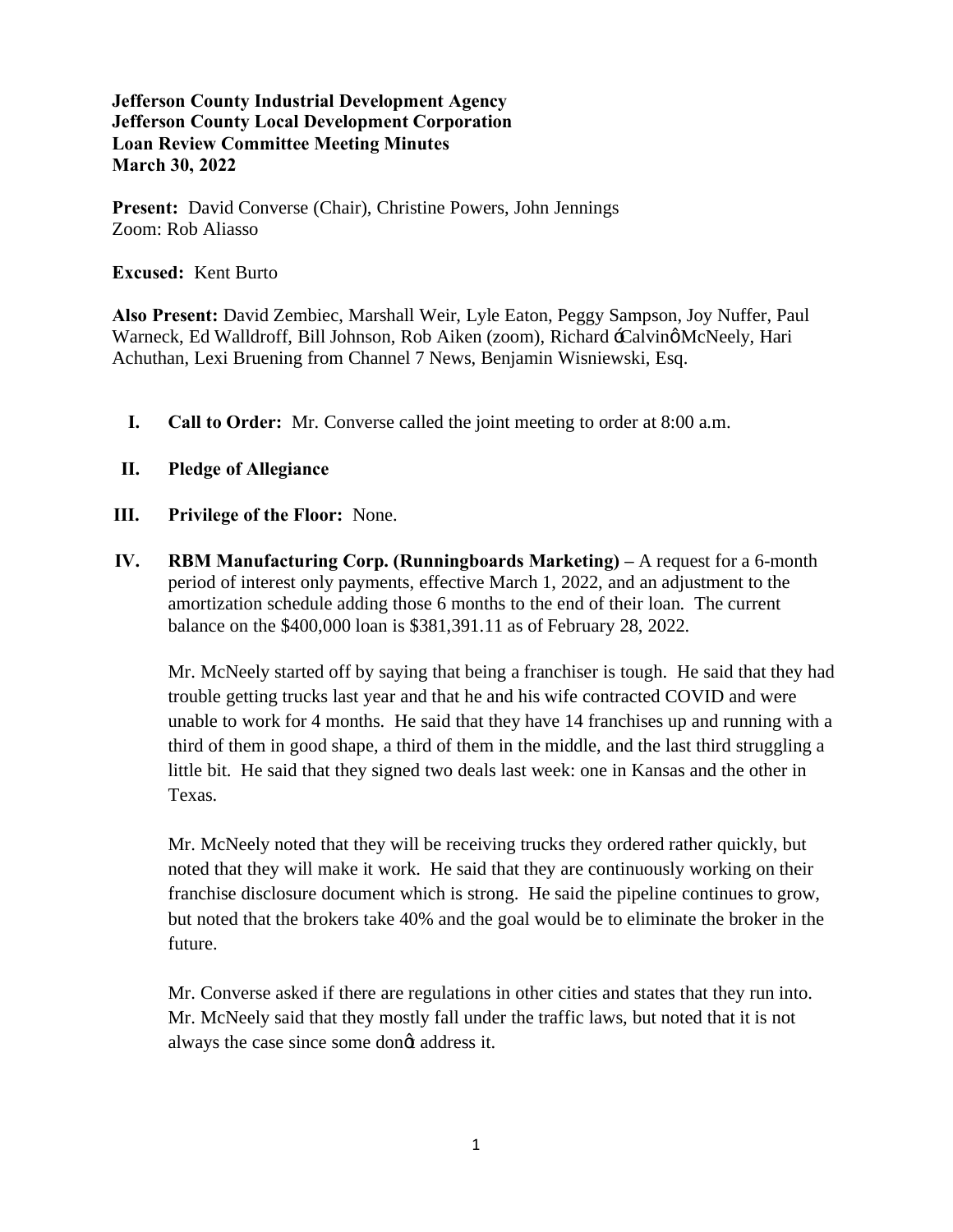Mr. Jennings asked if they are in the Syracuse area. Mr. McNeely said that they go to Syracuse for events, but arengt there every day. Mr. Jennings asked about the banking relationship. Mr. McNeely said that working with Watertown Savings Bank has been excellent.

Mr. Aliasso asked about going backwards and using the effective date of 3/1/22. Ms. Nuffer indicated that a March payment has not been made and Mr. Eaton commented that we are waiting for action from the board to adjust accordingly. It was noted that they started making principal payments in December.

After discussion, a motion was made by Mr. Aliasso to send the request to the full board of directors, seconded by Ms. Powers. All in favor.

Mr. McNeely left the meeting at 8:15 a.m.

#### **V. Convalt Energy, Inc. –**

A request for a total loan of \$1,250,000 split between the JCIDA for \$750,000, the Watertown Local Development Corporation for \$300,000 and the Sackets Harbor Local Development Corporation for \$200,000 for working capital to construct a 315,000 square foot facility adjacent to the Watertown International Airport at a cost of \$63,870,000. The term will be 7 years at 3% fixed. Collateral will be a cross-corporate guarantee from its parent company, ACO Investment, a  $2<sup>nd</sup>$  lien on the manufacturing facility, manufacturing equipment and the two building being purchased for storage. There will also be a personal guarantee from the company president. Jobs projections are 122 in year 1, 122 in year 2 and 382 in year 3.

Mr. Zembiec said this is an unusual project we have an opportunity to work on that we started at the end of 2020. He said the project is moving along and has been through the county planning board review as well. He said that while its not official, we plan to participate with the Sackets Harbor Local Development Corporation (SHLDC) which may contribute between \$100,000 to \$200,000. He said that we are meeting with them April 11<sup>th</sup>. The other lending partner is the Watertown Local Development Corporation (WLDC). He said that we are working on them to get them comfortable since they dong usually put money in upfront on a project. He said financing is not approved yet, but indicated that we are seeing enough progress and have a good feeling about it. He said the discussion today is about the range the board is comfortable with fronting a portion of the total loan while we wait for the other lenders to meet.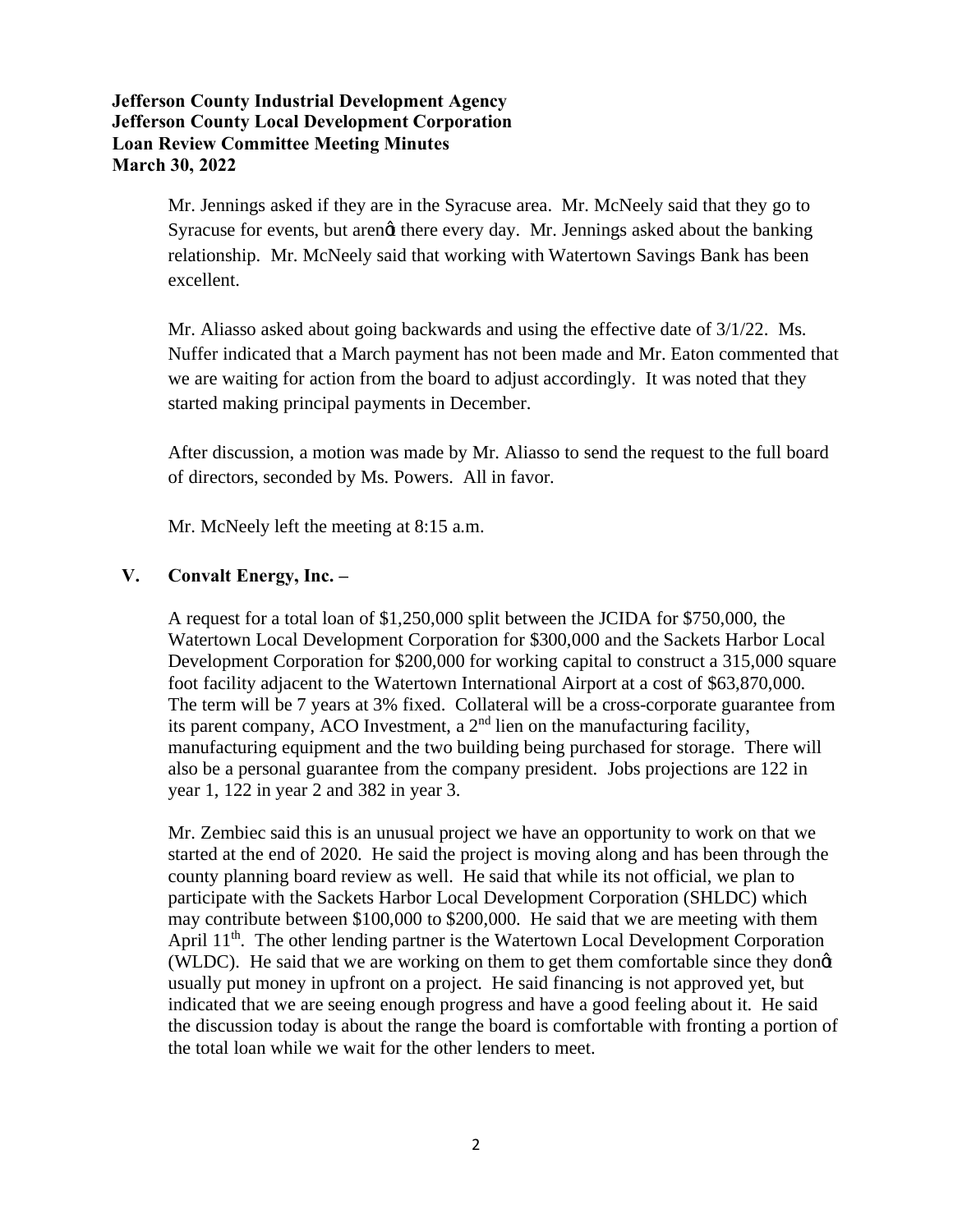Mr. Achuthan said that since we last met (6 or 7 months ago), they completed all the preliminary submissions to the Town of Hounsfield, so the engineering is moving along quite well. He said that they have dismantled the Sunpower factory in Oregon and have an exit date of May  $31^{st}$ . They have estimated it will take 250 truckloads to transport the equipment. He said the project is moving along but noted that it is delayed by 3 or 4 months. He said the equipment was paid with cash and noted that the value of what they purchased has gone up significantly because of the current global dynamics. He said that with the investigation into panels from China be diverted through other countries to avoid prohibitions against use of forced labor, it will be challenging to get the panels, but said that timing is great for them as manufacturing will come back to the United States.

Mr. Achuthan said the challenges they run into are that the estimated costs of lumber prices are up 50% to build crates for the equipment and labor cost is up 40%.

Mr. Rutherford joined the meeting at 8:22 a.m.

He said the bigger issue is the transportation cost has fluctuated three times. He expects the prices to come down within the next two weeks.

Mr. Achuthan said for the day to day, the company still does not have any debt as everything is paid for in cash, so they have injected a significant amount of equity.

Mr. Achuthan said that they are close to finalizing two warehouse locations in the City of Watertown for a total of 160,000 square feet to store the equipment which will be another asset on their books.

Mr. Achuthan said the 2021 construction business (Lincoln Infrastructure) recorded \$4.8 million in revenue and is projecting \$60 million this year. He said the equity will be taken out and support the project because of market conditions.

Mr. Achuthan said that they announced a large transmission corridor project in Maine.

Mr. Achuthan thanked Mr. Zembiec and his team for allowing them to work together as we go through this process. He said that they have hired a number of people that are retired veterans and military spouses. He said that his immediate goal is to move the equipment here from Oregon.

Mr. Zembiec asked Mr. Achuthan to explain why the working capital is important at this time. Mr. Achuthan said it is important to give them a cushion on capital with unforeseen market conditions and for hiring which is extremely challenging to find the right people with the right talent. He said that they are finding the right people and hiring them even though they are 5 or 6 months ahead of target to embed them within the organization. He said based on those conditions they are requesting the working capital ahead of the move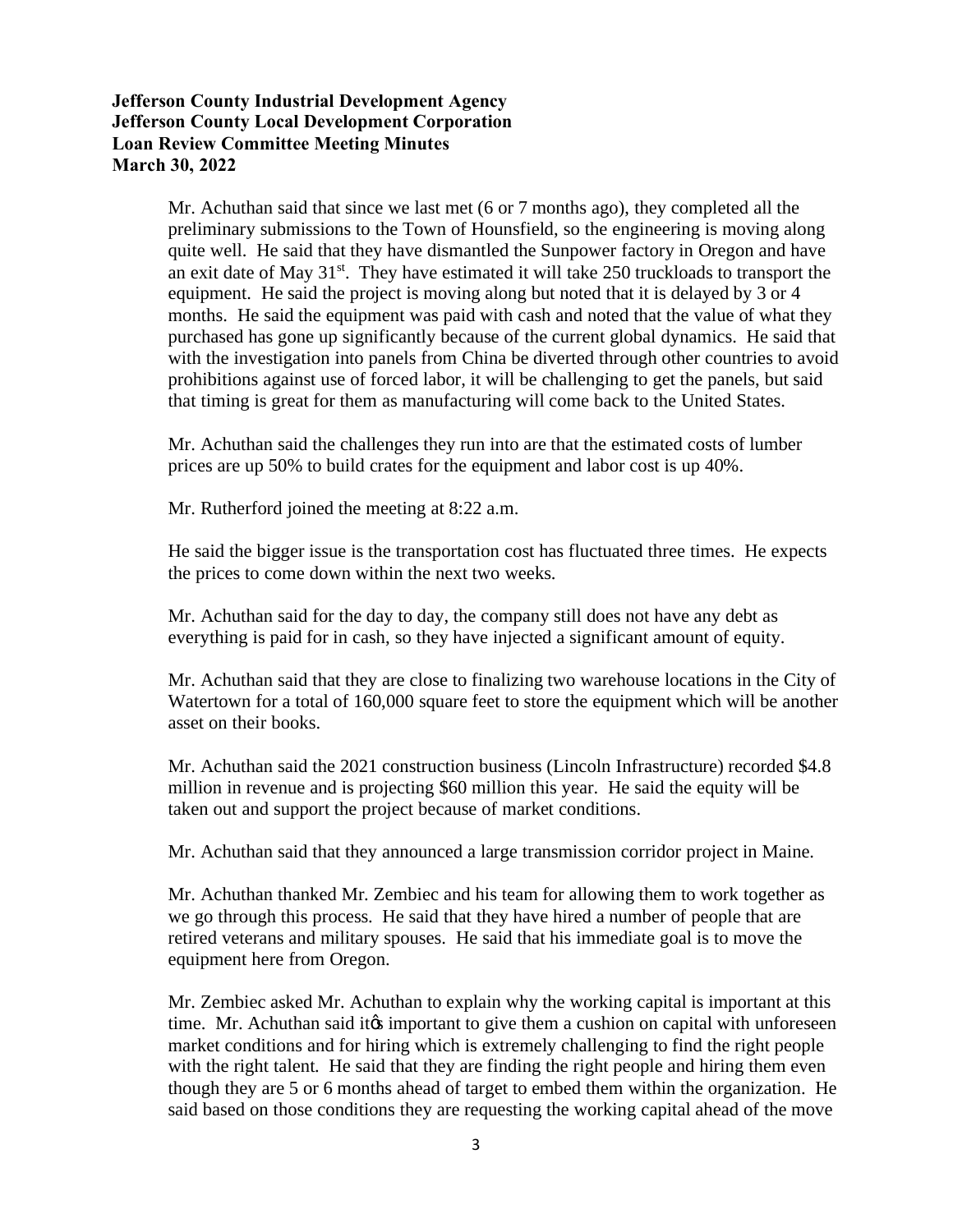so they dong delay the exit from Oregon. He said that once the equipment is here, they are expecting to break ground June 1 or at the latest July 1 and get the factory up and running by June 1, 2023.

Mr. Achuthan said that they are very close to appointing a lender for the factory and already have plans for the second factory. He said that 2022 business is primarily construction for building data centers.

Ms. Powers asked if the second lien position will be behind the financing lender as the first lien. Mr. Achuthan said yes. Mr. Rutherford noted the term sheet indicated that subordinate lending was not allowed. Mr. Achuthan said that it is a separate entity since they are lending to the parent. Mr. Rutherford said that if the term sheet says they are taking a position on the equipment and no subordinate lending, he is wondering how that will work. Mr. Achuthan said the lender will take first position on the equipment, but the IDA is getting the second lien position as long as the lender approves it. He said what could happen is they would close us out before they go to them or have them closed out first.

Mr. Rutherford asked when Mr. Achuthan anticipates site plan approval. Mr. Auchuthan said May 1 but noted that it could be June 1. He said that they have a public hearing scheduled for next week.

Mr. Rutherford noted the aggressive construction timeline and asked how Mr. Achuthan anticipates the supply chain for steel and concrete. Mr. Achuthan said that his team has already checked on those items and anticipates 3 to 4 months. He said the issue will be for breakers, switches, and transformers that have a 6-month lead time. Mr. Achuthan said that he expects that the supply chain should be normalized by the time they get the project started. He noted that there were delays negotiating with National Grid for upgrading the 3-phase line and he reported the issue is resolved.

Mr. Achuthan said that the timing is right with the market condition. He said until Convalto own plant is operating they will have panels made under contract in Asia that they will sell to help get the brand name up and running and the product in the market.

Mr. Jennings asked if the permits are lined up. Mr. Achuthan said that they are waiting for the Town of Hounsfield.

Mr. Rutherford asked Mr. Achuthan when he anticipates the actual lender commitment. Mr. Achuthan said that a term sheet was finalized and given to Mr. Zembiec and is 60 to 90 days away since it has to go through a USDA process. Mr. Rutherford asked about ESD tax credits. Mr. Achuthan said he is having conversations with them and has a meeting scheduled for tomorrow.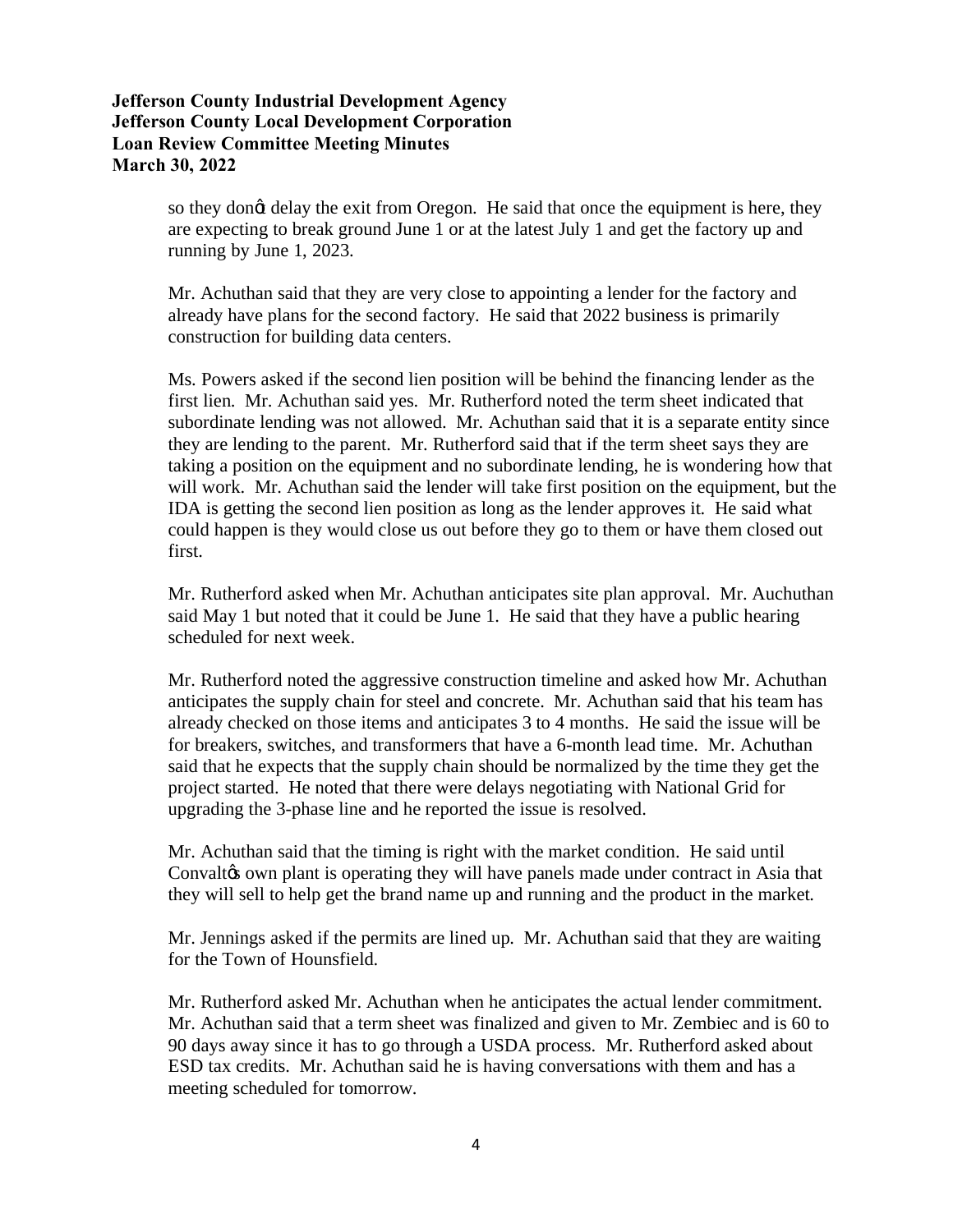Mr. Zembiec spoke about the local agencies otimeline. He said the other participants will meet in April. He said the question for the board is how much the IDA should float in the short term. Mr. Achuthan said that the County should have skin in the game. He said that they have assets, no debt, fantastic revenues and no issues on repayment. Mr. Rutherford said that he wants to support the project, but needs to get comfortable structurally by being able to demonstrate economic impact since the project will be outside city limits. He said that it will need to be approved by city council. He noted that it is only a procedural issue and will need to show employment statistics. Mr. Achuthan pointed out that they are close to purchasing two warehouses in the city that they will convert and use to store the equipment from Oregon. Mr. Rutherford asked what will happen to the warehouses after the equipment is removed. Mr. Achuthan said that they will keep them because they will need the space.

Mr. Zembiec said that we can do multiple loan agreements. The first would be a demand note for \$850,000 to float now in the short term and a master loan for permanent financing once the participating lenders are on board.

Mr. Achuthan said the current price for transporting the equipment is \$1.8 million.

Benjamin Wisniewski, Esq. joined the meeting at 9:00 a.m. He is legal counsel for the Town of Clayton.

Mr. Rutherford asked if the local agencies could get the final amount for the transportation costs when applicable. Mr. Achuthan said yes and indicated that they are transparent and need the public/private partnership.

Mr. Walldroff asked what we will be showing for in-kind. Mr. Achuthan said that he will need to show the amount of capital for the property because he just realized that the IDA property contribution is not reflected on the term sheet. It was noted that the IDA has \$2 million into the property right now.

A motion was made by Mr. Johnson to recommend to the full board a \$850,000 bridge loan to Convalt Energy, Inc., seconded by Mr. Aliasso. All in favor.

#### **Executive Session:**

At 9:09 a.m., a motion was made by Mr. Jennings, seconded by Mr. Aliasso to enter into executive session to discuss the financial history of a particular company. All in favor. Committee members, staff members, board members, Mr. Achuthan and Mr. Rutherford remained.